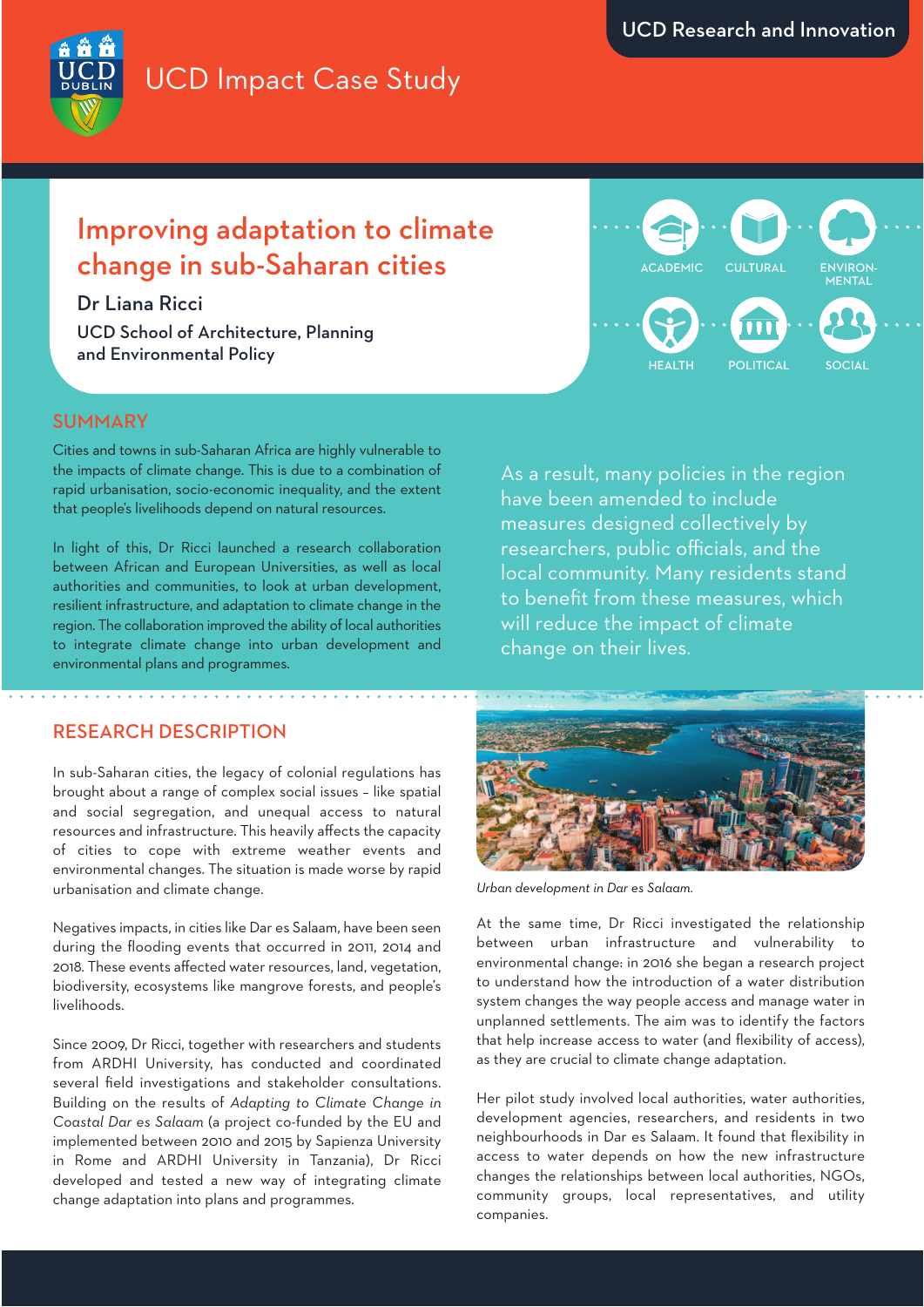

#### RESEARCH IMPACT

#### **Political**

The collaboration helped improve awareness and understanding of adaptation to climate change by communities, official agencies, and research institutions, while increasing capacity to tackle the roots of vulnerability. It contributed to integrating scientific and community knowledge on climate change and vulnerability into urban planning policies, such as the *Temeke Medium Term Expenditure Framework,* the *Temeke Municipal Council's Strategic Plan,* the *Strategic Water Supply Plan for Dar es Salaam*, and the *Dar es Salaam Master Plan*.

Since 2014, these plans have been amended to include adaptation measures designed collectively by researchers, public officials, and the local community. The implementation of the measures will help mitigate or avoid the negative impacts of climate change in Dar es Salaam, where the population is currently about 6 million. Most of the implementation is occurring in Temeke municipality, where the majority of the city's population growth is expected in the future, and where more than 1 million people already live.

#### **Economic**

The adaptation measures that have been put in place contribute to avoiding or reducing the costs of impacts related to climate change. These include damage to buildings, infrastructure, and other property; loss in agriculture production; and harm to the costal ecosystem environment (such as the delicate equilibrium between mangroves and ground and surface water flow in Temeke). In addition, integrating climate change measures into existing plans and programmes helps to save resources for developing new plans for climate change adaptation.

#### **Environmental**

The measures also help protect the natural environment. For example, providing alternative economic activities to charcoalmaking, they mitigate deforestation and protect mangroves and the coastal ecosystems, improving the water cycle.

Because of the results of borehole monitoring and participatory activities conducted during the research collaboration, regular surveys are conducted in Temeke municipality to oversee and limit borehole drilling in sensitive coastal areas, preventing saltwater intrusion and soil depletion.

#### **Health**

Improving the water cycle helps increase the quality and quantity of fresh water, thereby reducing water-related disease; it also improves soil quality as well as the quality of agricultural products, with a positive impact on health and nutrition. In addition, preserving mangrove forests mitigates the negative effects of costal and tidal flooding events on people's health and wellbeing.

Over the coming decades, the health impacts of climate change will likely be vast, causing millions of excess deaths. Policies that help communities adapt to the effects of climate change – like the policies amended through this project – will help reduce these negative health consequences.